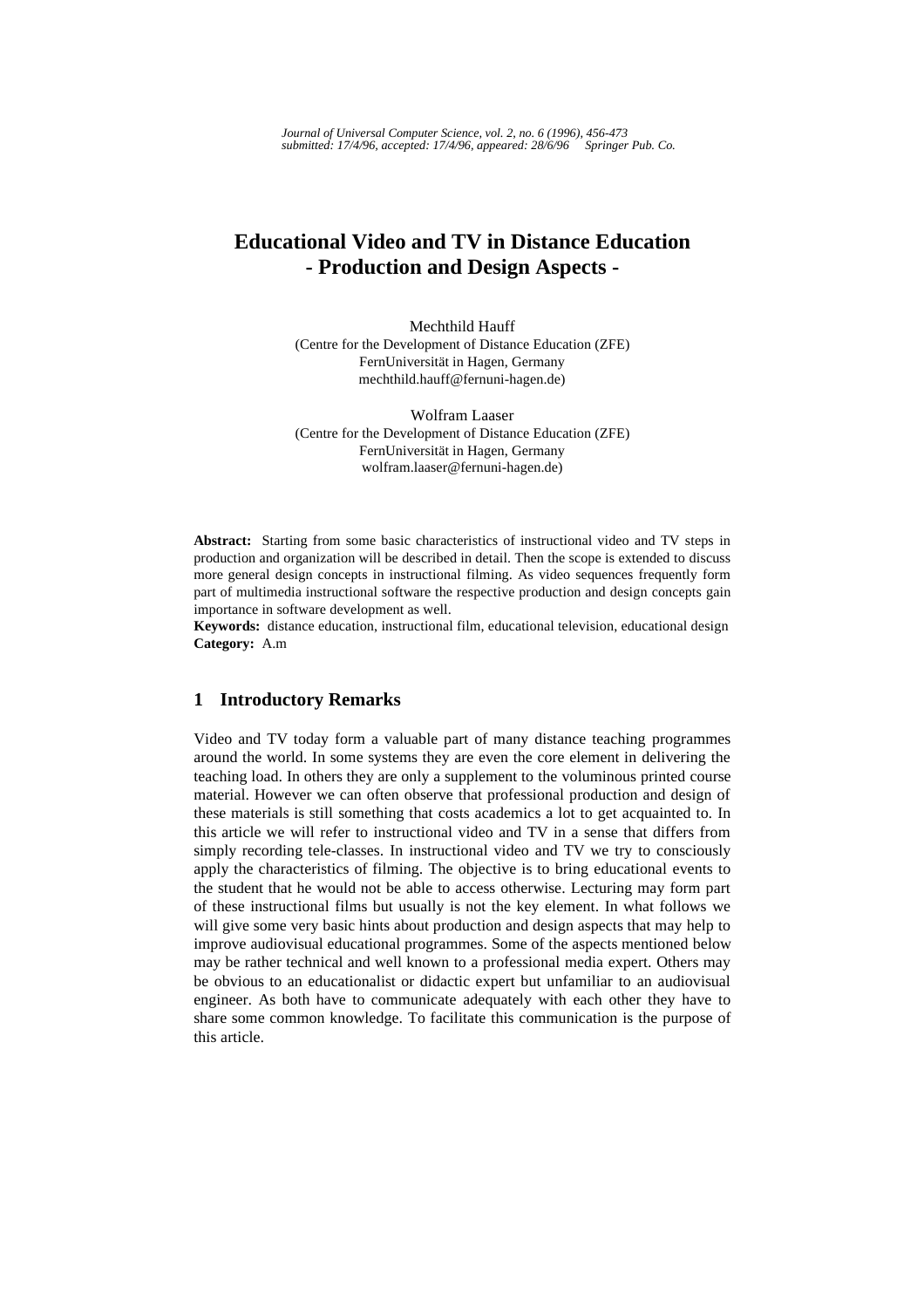### **2 Video and TV - Differences and Common Characteristics**

Of course both media are audiovisuals combining sound and images in a dynamic interrelated way. However there are some important differences which should always be remembered when talking about production and design of audiovisuals. First TV is limited to fixed time slots so that transmission hours and duration are fixed whereas in video production duration is flexible and viewing time is up to the student. Videos can be stopped any moment and be repeated whenever the student wishes to do so. These characteristics allow to relate videos much closer to other study materials such as print. TV standards exceed high quality production whereas technical quality of video can be determined by the educational institution although today differences are fading due to improved standards of semiprofessional equipment. According to its open dissemination TV reaches also population segments outside the proper target group which leads to continuous discussion about the adequate topics and the academic level of the educational transmissions. Finally reception of video is limited to equipment of videorecorders whereas TV sets today are accessible to most private homes. In the description of production and design we will talk about audiovisuals in general and point to differences only when needed.

# **3 Scientific Films for University Courses "From the Idea to the Finished Video"**

The specific structure of the FernUniversität (German equivalent of the Open University) as a media-based university makes it necessary to produce and use audiovisual media - in particular video films.

The video films used in correspondence degree courses can be classified in the genre of scientific films. According to [see Silbermann 1982] there are four distinctive features which characterize a scientific film:

- the subject matter originates from a scientific discipline,
- the target group is students at institutes of higher education,
- the level is tailored to the target group,
- production is the responsibility of suitably qualified producers.

As a rule, scientific films used at the FernUniversität are linked to a study unit of the correspondence degree course. However, it is also conceivable to have productions which assist the student in mastering specific situations in the correspondence course (e.g. examination situations) or which address current themes in the particular discipline. Furthermore, owing to the specific situation in the correspondence degree course, it may be useful to document seminars or lectures in order to make them accessible to a large number of students.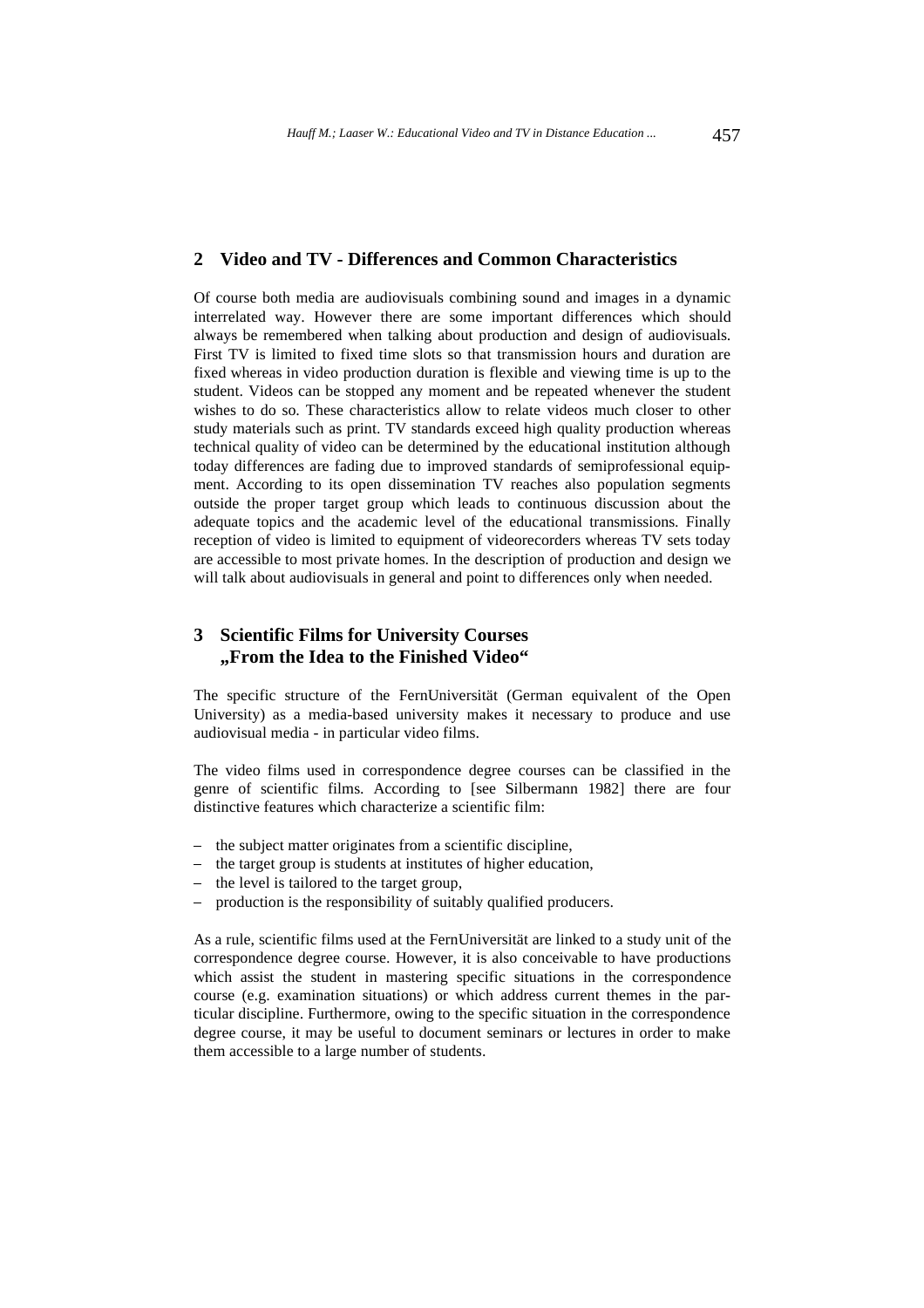FernUniversität video productions have distinct characteristics of the didactic film on account of the context in which they are used. Didactic films can be regarded as fulfilling five functions:  $\ddot{\phantom{1}}$ 

- *representative function* for phenomena which cannot be experienced at first hand,
- *preparatory function* for complex interrelationships pertaining in reality,
- *complementary function* for experiencing reality,
- *objectivizing function,*
- *information function* [see Silbermann 1982].

In addition to the above, a further characteristic of FernUniversität scientific films is their use in the television programme "FernUniversität im Dritten - Wissenschaft direkt" broadcast by Westdeutscher Rundfunk (WDR).

A video production begins with a planning discussion in which the cooperating partners - who are usually the representatives of the university faculty and the ZFE editor - draw up a rough concept. This preliminary discussion is followed by further rounds of talks during the course of the project. The conception of the film is based on the objectives for the production which are set by the university faculty.

*The most important questions dealt with in the planning discussions are:* What aspects of the subject matter are indispensable for translating it into a film? Which forms of representation, apart from the real image, are necessary, e.g. graphics, illustrations, texts, photographs, archive records? What material cannot be presented in the form of a film? Which cooperating partners are to be involved, and in which functions (e.g. as interview partners)? What locations are to be used for filming?

The role of the university faculty staff principally concerns the question:

*"WHAT message is the film required to convey?"*

ZFE representatives are responsible for the question:

*"HOW is the subject matter to be translated into a film, in the didactic sense* (Editor) *and in the cinematographic sense* (Producer)?"

The result of the first discussion phase, which may comprise one or several sessions depending on the subject and structure, is the *rough draft* or *outline.*

"The rough draft - often called the "outline" - sets down the subject in writing for *the first time. In a few lines the author draws up an orientation framework, formulates his wishes and message, outlines the content and evaluates the relative importance of the different aspects."*

[see Schult and Buchholz 1990].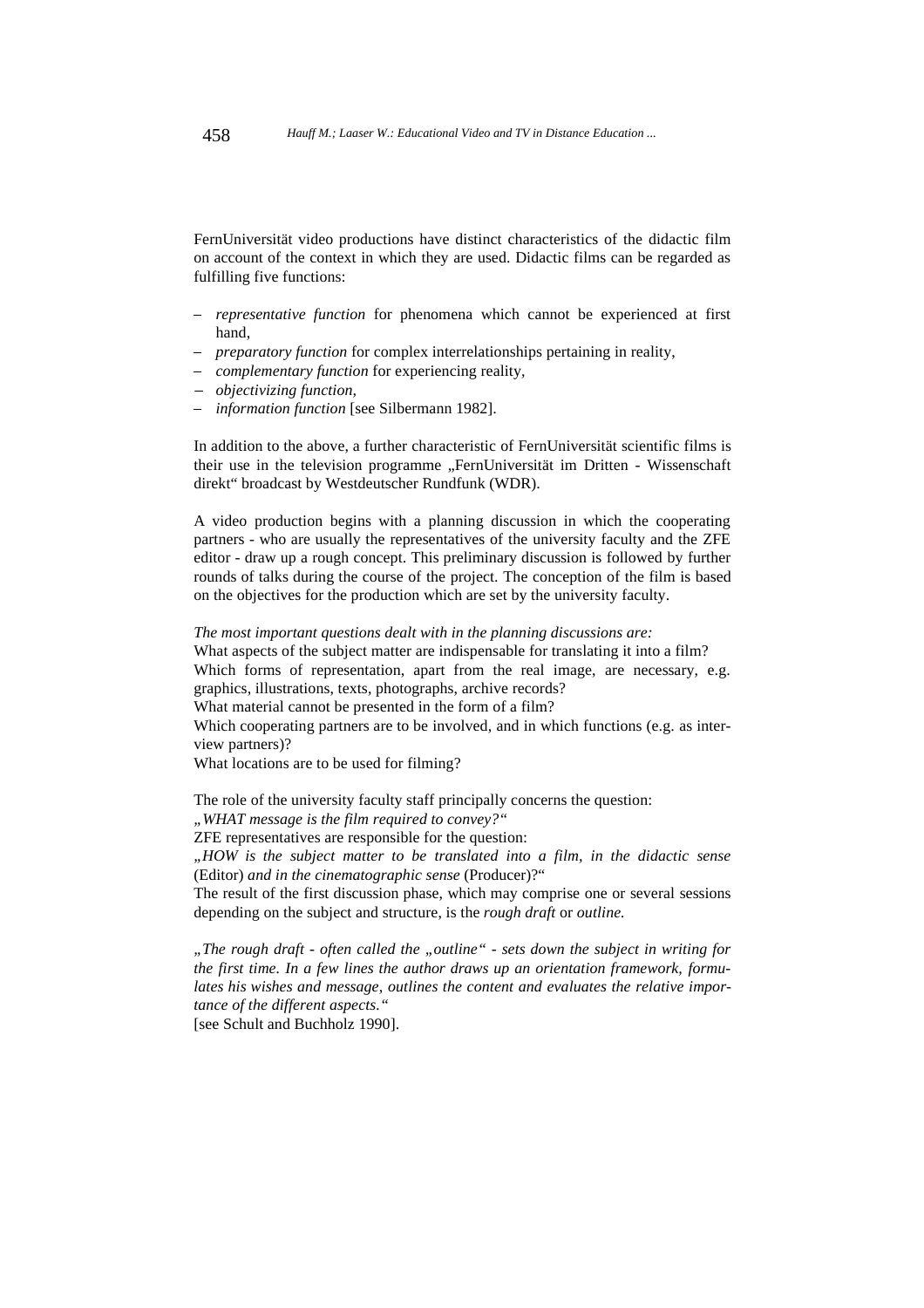This general definition of the rough draft has to be adapted to the specific circumstances of FernUniversität productions.The outline therefore also includes information about the persons involved, the relevance to the course of study, the learning objectives and the didactic structure (first contact, elaborating, reinforcing etc.) [see Laaser 1994].

Since the cooperating university teachers, who are generally authors or co-authors of the productions, are burdened with other teaching duties, it is principally the job of the editor to summarize the objectives, points of emphasis and conceptional considerations that have become apparent in the discussions.

A television/video production is only possible by working as a team. The complex technical and organisational structures of such a project make it necessary for numerous experts to be involved [see Fig. 1]. For this reason a project team is formed.

The participants are: Ĵ

- Representatives of the university faculties as authors or external authors commissioned by the faculties
- Editor from the ZFE (also acting as co-author in individual cases)
- Producer from the ZFE
- Camera team
- Sound mixer
- Vision mixer
- Video engineer
- Video-graphic designer
- Speaker for the commentary texts

In addition to these persons, each of whom makes a very specific and indispensable contribution to the film, there are also all the people who act as discussion participants or perform other roles in front of the camera.

If a large number of people who are also involved in other projects take part in the film, early planning of schedules is an essential prerequisite for the success of a video production.

If the university faculty and editor are in agreement regarding a joint objective and the fundamental conception, the producer must be consulted at this point at the latest. Questions concerning the actual picture composition and visualization of a particular subject matter must be elaborated in collaboration with the producer. After the outline has been submitted, the rough production schedule must be fixed in consultation with all the participants.

*Central questions affecting the latter are:* When does the university faculty wish to use the video?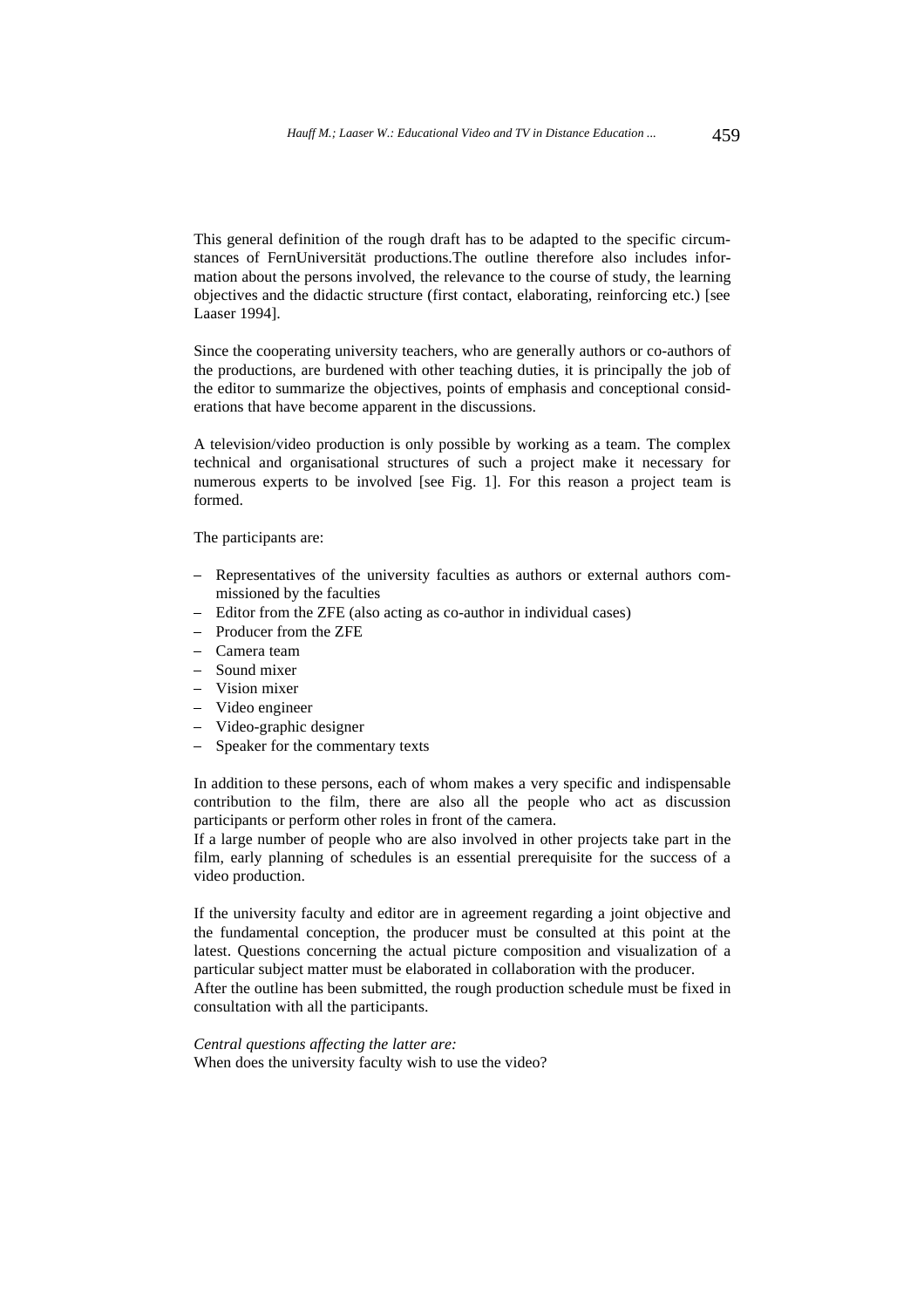When are studio facilities for shooting and editing available? When can graphics be produced? When can sound recordings take place? What broadcasting deadlines have to be met? When will filming locations and cooperating partners (interview partners) be available?

All questions concerned with scheduling can only be answered in the context of the overall volume of production work at the ZFE. Timeframes can be in terms of weeks or even months.

Once the rough structure of the film has been decided, the next step is to research possible *filming* locations, find *interview partners,* obtain and sort through *archive material,* and lots more besides.

This research work takes a considerable time and is one of the decisive factors affecting the final shape of the film.

#### *A few examples to illustrate the above:*

There is little point in arranging a discussion with a key person if it is not certain that this person will be available during the period in question. It may be necessary to make a change to the film conception. It makes no sense to plan to film specific production machinery in a company if it is not possible to get the necessary permission for filming.

Furthermore, the research work described provides the opportunity to deal with the film's subject matter in greater depth, which may in turn be useful when implementing the idea into the *treatment* [see Fig. 3].

*"The treatment develops the rough draft a stage further. As the preliminary stage of the film plan, the shooting schedule and/or the film script, the treatment describes the subject matter in greater detail and states the message more precisely: What does the film aim to achieve?(...) Initially approximate and non-binding statements are now put into definite terms: How long will the film be? Where will it be filmed? Who will make a statement? What interview partners are planned?"* [see Schult and Buchholz 1990].

As a rule, the treatment is prepared by the editor with the participation of the university faculty representative.

Once the possible filming locations are fixed and interview partners have been found, it is advisable to pay an advance visit to the locations with the producer.

This extra expenditure, which is always justifiable except if a very long journey is involved, serves to analyze the locations from the technical/cinematographic point of view (camera positions, light conditions and acoustics). The preliminary visit makes it possible to take into account any peculiarities of the location and prepare the necessary equipment accordingly.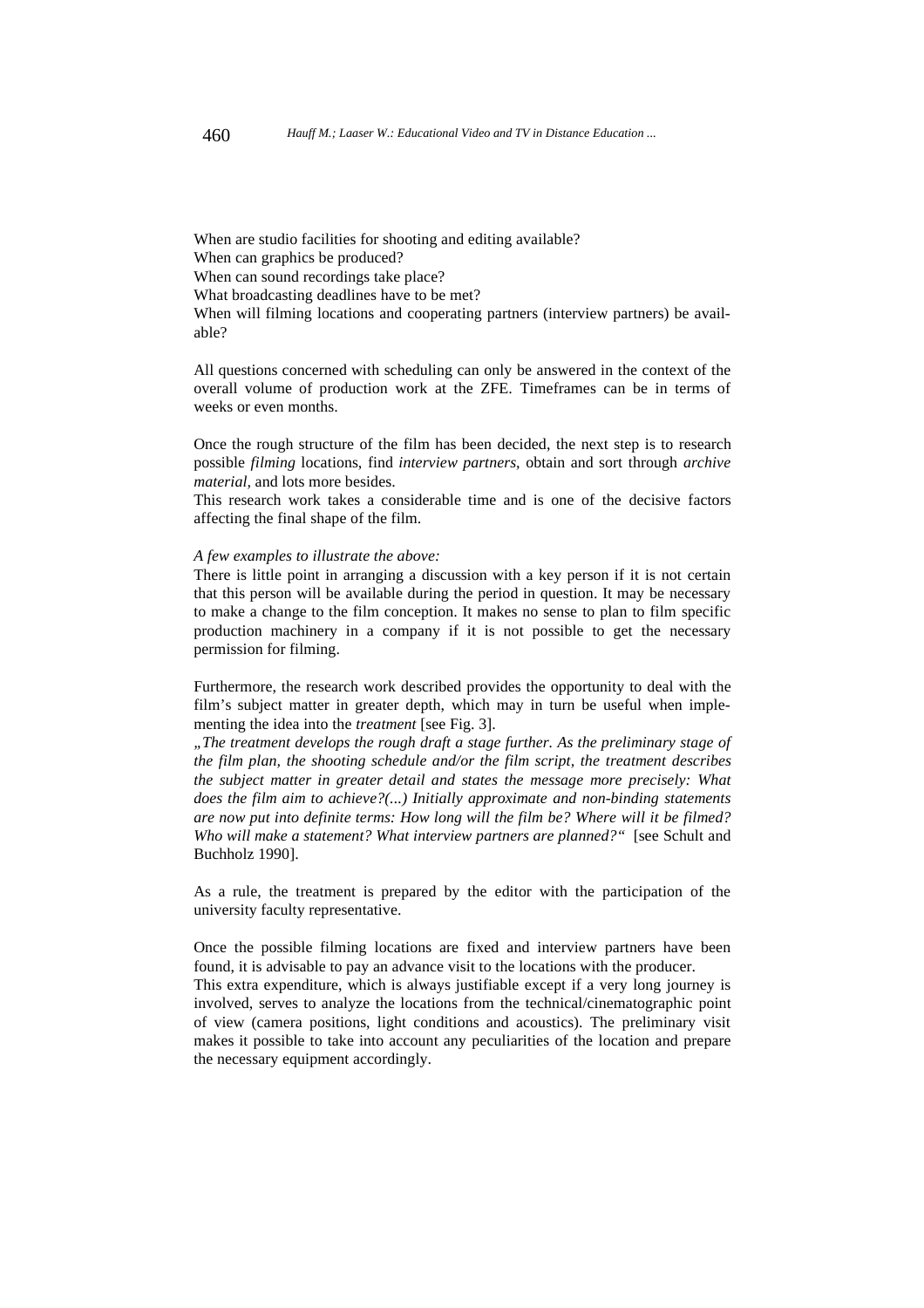Furthermore, the plans drawn up on paper in the treatment can be adapted to conditions on location.

#### *An example of the latter:*

Planned interviews with employees at their places of work make little sense if the noise level is so high that sound recordings are impossible. An advance visit to the location avoids surprises which lead to delays during shooting.

The film script is a synthesis of what the film location permits, what is scientifically necessary and what is cinematographically desirable. It has to take into account the wishes of the university faculty, the editor and the producer.

The film script, as the basis for communication, facilitates organisation of filming deadlines, work on location, provision of the information required by the videographic designer in order to translate the subject matter into graphic form. But, at the same time, it serves to give the representatives of the university faculty an impression of how the resulting film will actually look.

In order to design graphic sequences of a film and to provide the graphic designer with a basis for his work, it is necessary to prepare a *storyboard* [see Fig. 1].

*"The storyboard anticipates the planned film in full or in part. With a more or less comprehensive collection of sketches the author is able to represent the scope of his contribution, or equally to single out individual picture blocks or sequences which he considers particularly important or difficult."* [see Schult and Buchholz 1990].

Out of the film script arises the *shooting schedule,* which contains the time sequence and content structure of shooting on location. It also provides all participants in the project with information about the processes taking place on location at any point in time.

The production phase, in which the shooting takes place on location or in the studio, is organised by the editor with the participation of the producer. In individual cases the involvement of the university faculty staff may be desirable also at this stage. In addition to the aforementioned persons, the group on location also comprises the camera man and assistant, so that, as a rule, four or five people are present during shooting. Work on location is recorded in the shooting log. Interviews are conducted by the university faculty representatives themselves or by the editor, and it is not unusual for the faculty staff members to also make statements in front of the camera.

After shooting is completed, which may take days or even weeks, there are numerous follow-up jobs to be done before editing of the material can be contemplated.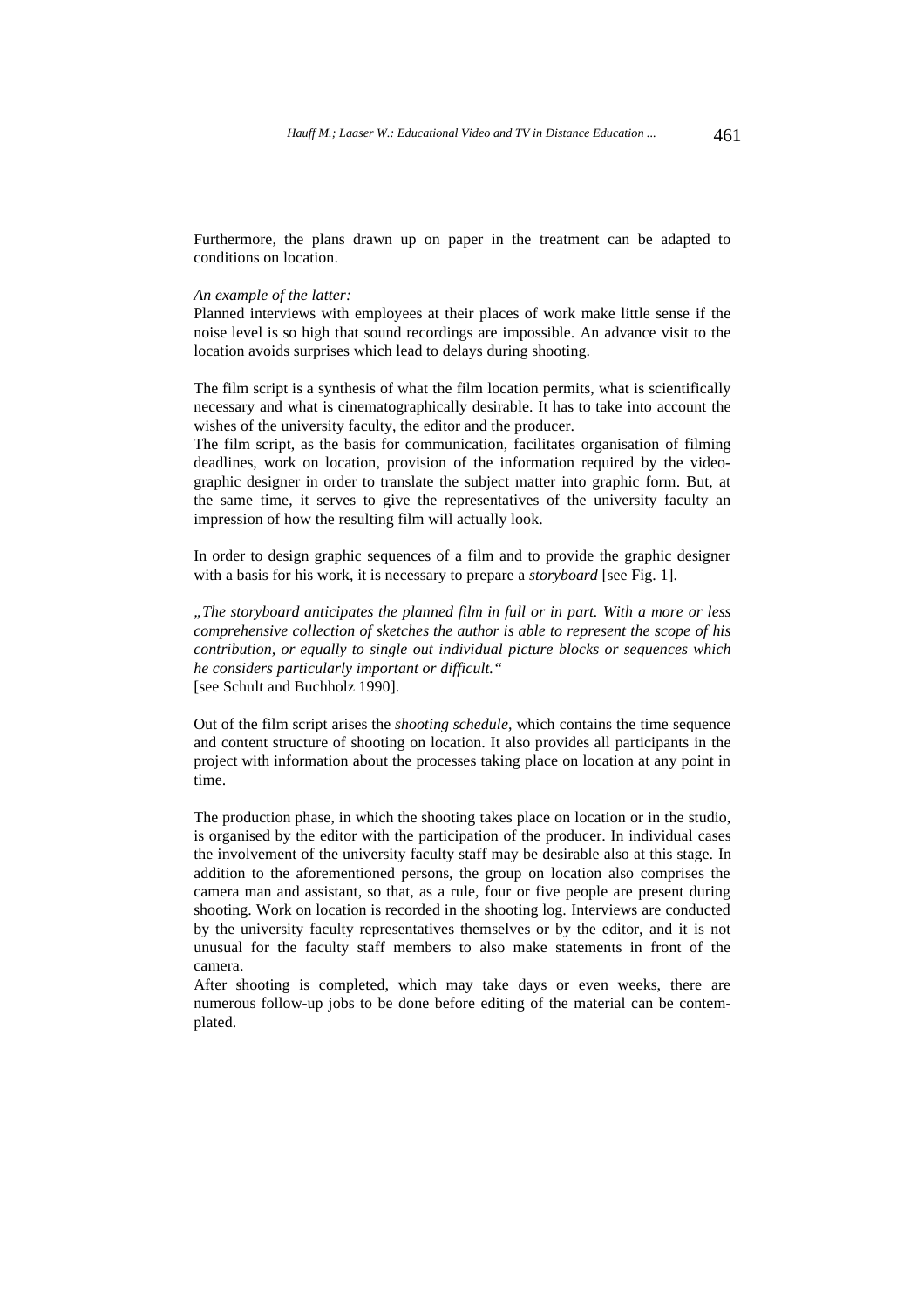Since the professional video format, BETACAM SP, is used for shooting, the film first has to be re-recorded in the VHS format for the purpose of sorting the material. During this copying process the *time code* is recorded in a visible form on the VHS tape. The time code is recorded on a separate track of the video tape and assigns unique time information to each individual picture. Thus, it enables a video picture to be precisely located on the original tape. On the basis of these VHS tapes a *sorting list* is made, in which the picture content of individual takes, their length and precise position is recorded by means of the time code. Similarly, after shooting, and with the aid of the shooting log and sorting list, the film's voice-over or *OFFscreen texts* are prepared.

Off-screen texts are the texts which are spoken by trained speakers for the individual picture blocks. The name off-screen texts reflects the fact that the person speaking in contrast to an on-screen narrator - does not appear in the picture. The *editing plan* is derived from the sorting list and the off-screen texts.

*The editing plan and film script determine the length and sequence of the picture blocks. They assign the definitive off-screen texts to the picture blocks. In addition, they contain technical instructions and information concerning insertion of captions and graphics. The editing plan and the information it provides, especially the time information, must correspond to the finished film to the greatest possible extent.*

Preparing the editing plan is the job of the editor and producer, taking into account the requirements specified in the film script. The editing plan with the off-screen texts and the selected picture blocks anticipates on paper the way in which the film will subsequently be produced on the editing table.

Since it is the last written version before final production of the film, it must be authorised by the university faculty.

For this purpose the off-screen texts must be submitted by the author in their final form. No changes to picture or text are possible after editing.

Before picture editing takes place the *voice recordings* are usually made in the recording studio. Here exact timing of the texts is critical. Both the length and content of the texts must match the picture blocks perfectly in order to ensure *picture-text congruity.* The coordination of picture and text is of central importance for the comprehensibility and remembrance level of the film's content. Therefore, the pictures are edited to fit the text.

In exceptional cases where the text is made subordinate to the pictures, the reverse procedure may be used, but that is conditional upon the length of the picture blocks being fixed precisely, since the text is not available as a "timer". Such a method of working may be useful with self-explanatory pictures or test representations and the like.

Apart from the producer, editor and, if necessary, the author (university faculty representative), it is above all the vision mixer or video engineer and video-graphic designer who are involved in the editing process.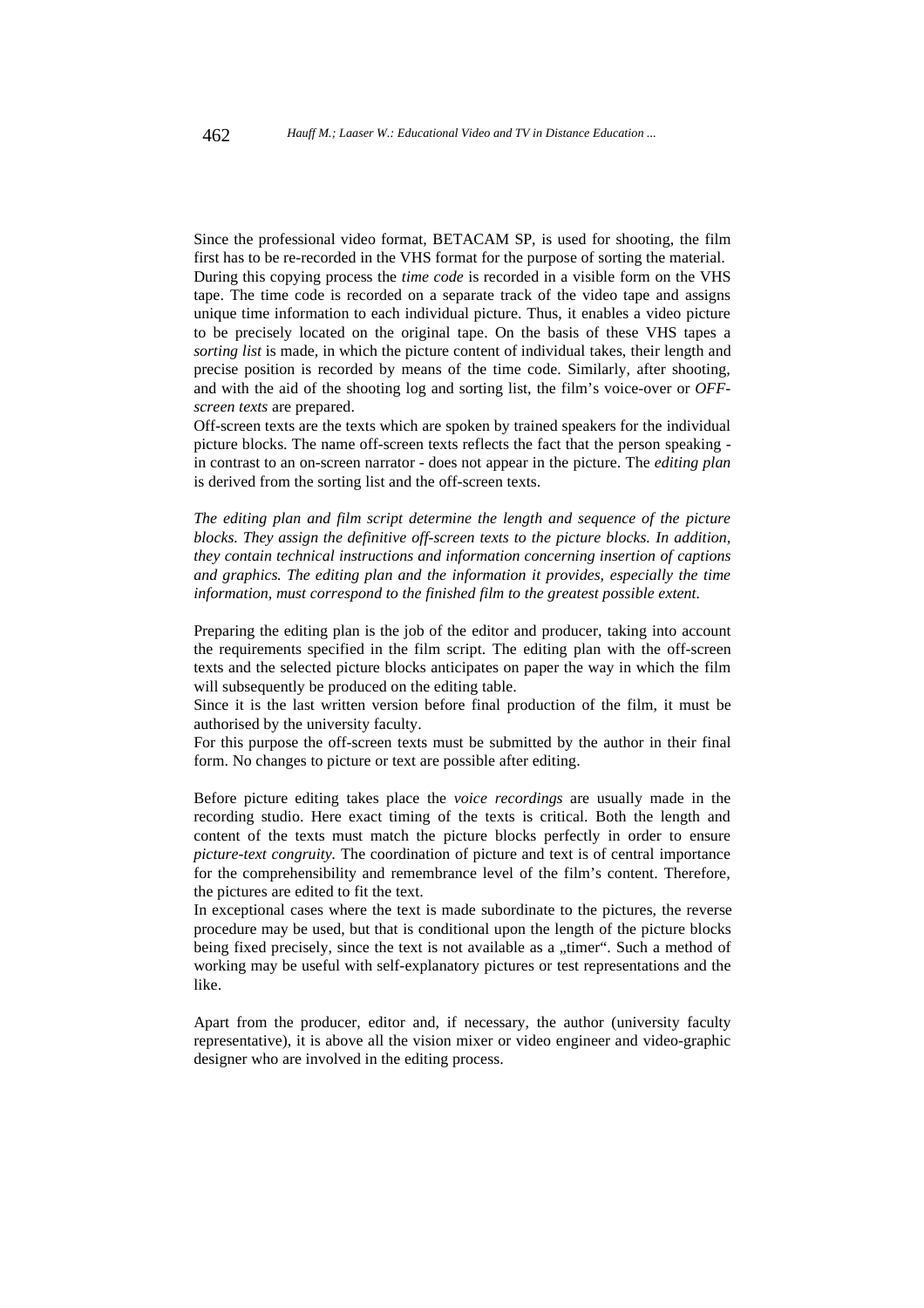The film is edited at the ZFE studio on the basis of the original material in BETACAM SP format.

Picture editing with addition of the off-screen texts is followed by sound processing. The latter is the job of the recording engineer and comprises mixing of the general *ambient noises* (wild track effects), *off-screen sounds, on-screen sounds* and *music,* the latter mostly being composed specially for the particular production.

After the sound mixing the resulting original tape (master tape) is reused in two respects.

One copy - namely the copy of the video production in the form in which it will later be used for teaching purposes - is sent to the copying plant, where copies are made for a fee according to requirement. Once editing has been completed more time elapses before a video production is available as a VHS cassette.

The second processing takes place for broadcasting the production as part of the programme, *"FernUniversität im Dritten - Wissenschaft direkt"* [see Fig. 2]. For this purpose the video production is integrated without any modification into the overall concept of the FernUniversität broadcast.

Presenter's texts are written, which are spoken by professional presenters at the FernUniversität studio. These texts provide an introduction to the subject matter of the film and the circumstances in which it came to be made. Following the scientific film, which usually lasts a maximum of 27 minutes out of the 30-minute broadcast, information is given about other FernUniversität video productions and about where the video cassettes can be purchased. Finally, "Pictures from Hagen" (architectural history) or "Pictures from the FernUniversität" (institutes of the university) are shown. The date for broadcasting a production in the "FernUniversität im Dritten" series is set far in advance, thus providing a framework for scheduling a production. A certain amount of time elapses between the video production and actual broadcast of the programme. It may be that a video version is available before the broadcast or only afterwards. That depends principally on the dates of production and broadcast.

# **4 Some General Concepts Relevant for Design of Instructional Films**

What makes instructional video and TV different from other TV contributions such as magazines? In instructional TV we want students to learn. Therefore it seems reasonable to look at some basic insights that we can gain from the theory of perception. One of the paradigmata is that learning happens only after perception. So we have to give time to the learner to really perceive the message. If the subject matter is difficult we have to slow down the speed of presentation. Educational TV is not a commercial spot. Summaries, advance organizers or other structuring devices are certainly here as valuable as they are in print or other educational media.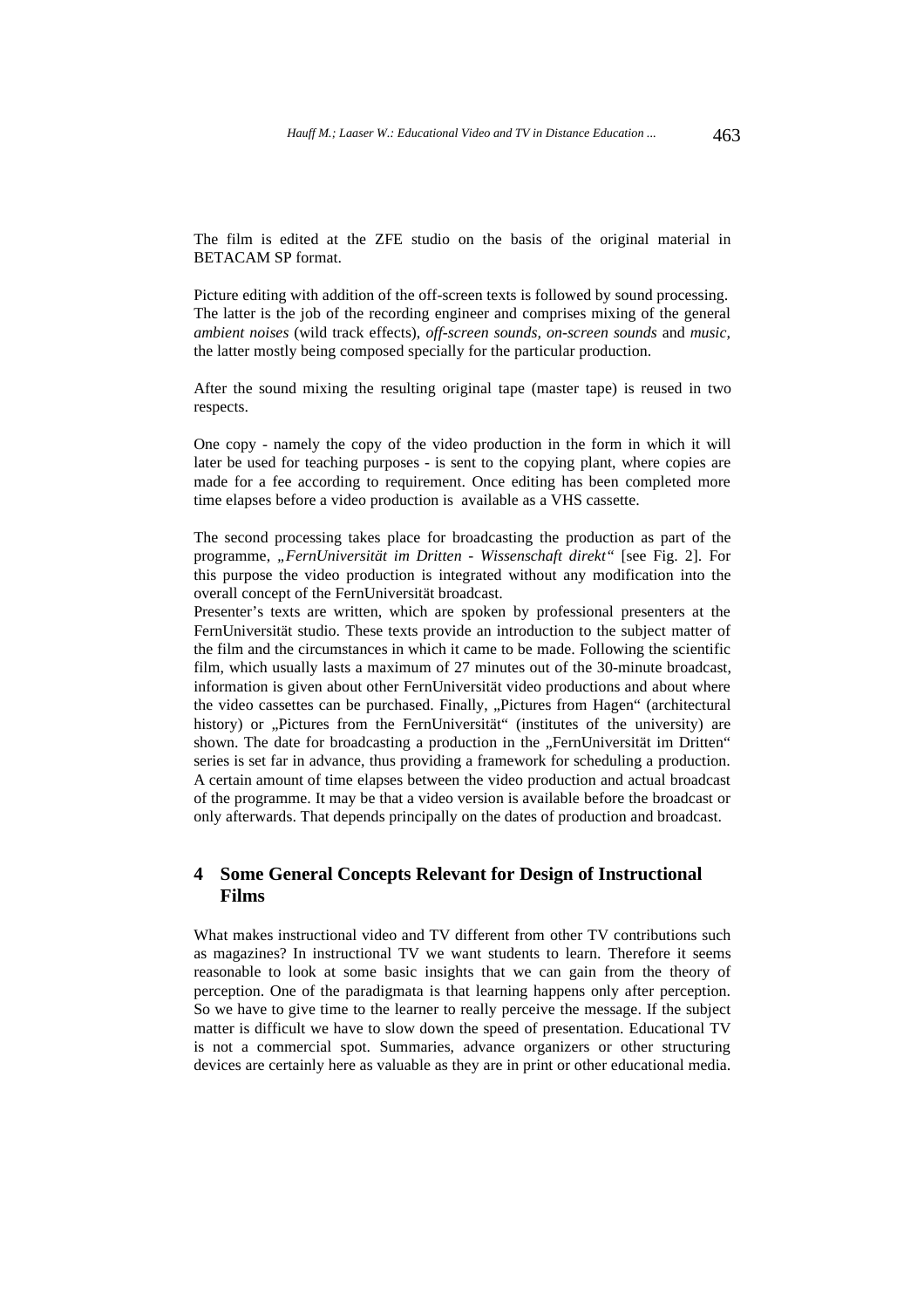Perception is also more relative than absolute. That means that we have to vary the stimulus to attract the viewers interest. This does not contradict with the prior statement. If we cope for a well planned change of presentation techniques such as graphical illustrations, group discussions, real life illustrations etc. and if we use these different formats in a didactically structured way we usually can provide enough stimulus for the interested learner.

Furthermore advantage can be taken from the selectivity of human perception. Video and TV techniques today offer a wide variety of effects to direct student´s interest to certain segments on the screen. Complex diagrams can be developed stepwise, details can be dropped and added according to their momentary relevance. Selectivity of perception is also relevant for the combined effects of sound and images. If audio information is dense and complex then the image should not distract too much and vice versa. As academics are used to lecture they often have difficulties to let the image "live" without a spoken comment. On the other hand some "media experts" consider a joint combination of background music, spoken comment and moving real images all at the same time as extremely catchy without really caring about what students may learn from such a sequence.

Another important theoretical strain is the "Gestalt"-psychology which claims that good forms should correspond to the laws of proximity, equality, closeness, experience and exactitude. We can profit of these findings especially in the design of graphical representations, e.g. horizontal and vertical lines are more easily perceived than other lines, or short visual symbols which represent a condensed form of natural or real life images may be easier to perceive than mathematical symbols.

### **5 Design of Single Elements**

#### **5.1 The Presenter**

Normally at least part of instructional videos or TV transmissions is presented by faculty members. The advantage is that students usually studying in isolation can see their teacher on the screen. Another advantage is that the academic staff is more familiar with the subject matter and that there is normally no extra cost involved. However as we have to deal within the university environment with more or less TV-unexperienced faculty members even an uninterrupted take of five minutes may pose a problem for the presenter. Therefore it is recommendable to plan very short takes interrupted by other elements such as graphical representations, real life illustrations or animation parts. Takes for the speakers should be as short as one or two minutes. Furthermore presenters should be asked not to read their text or to learn it by heart beforehand. They should just note some key words if necessary. If they present a programme for the first time it may be useful to introduce them to the studio already some day before actual recording. On this opportunity already simple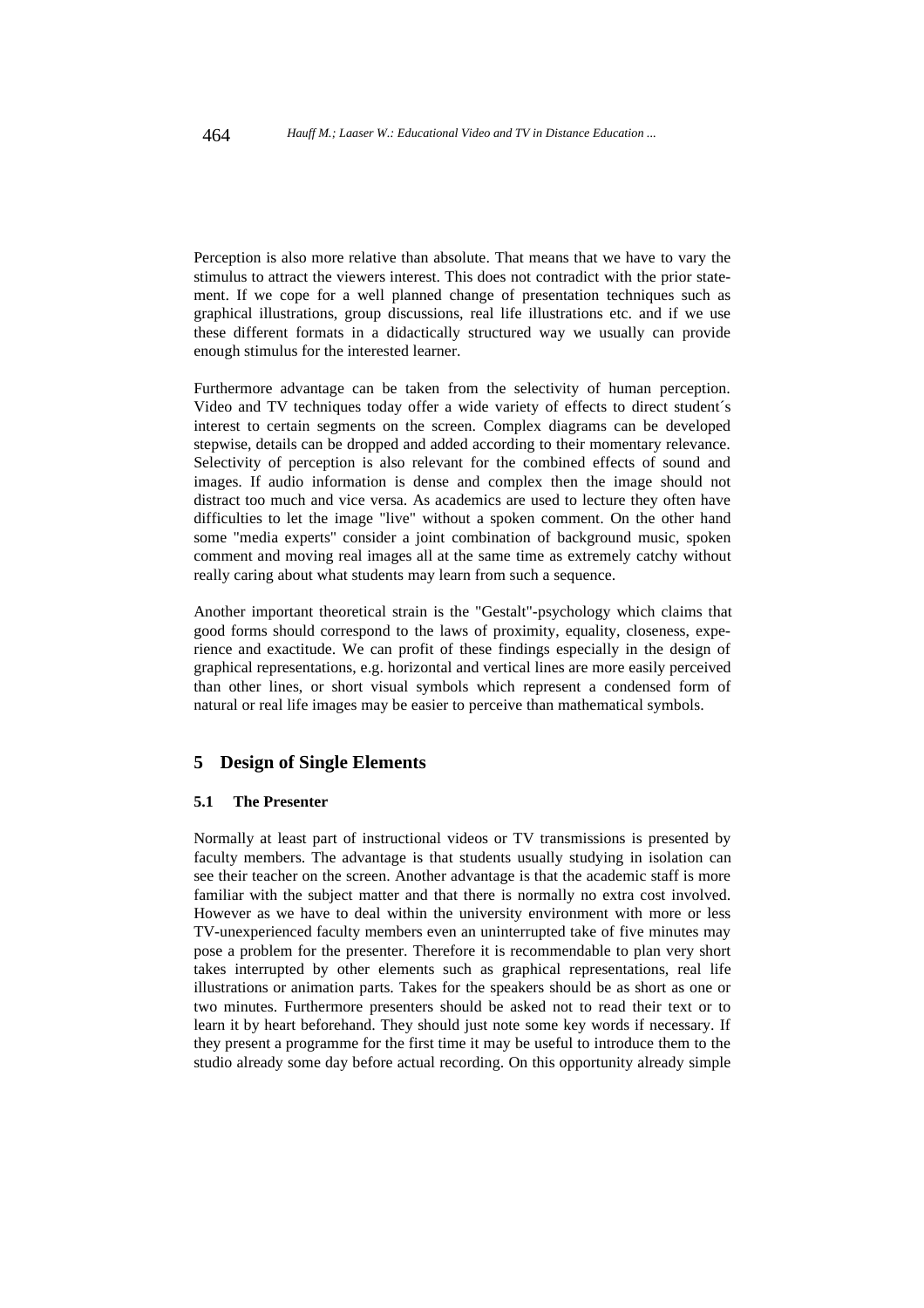issues such as dress or lecturing habits can be discussed to prepare an appropriate studio setting later on. Unprofessional presenters also need some time to warm up so it can make sense to record the first takes once more at the end of a studio session. To contrast the voice of the presenter we often use a contrasting voice for the offcomments e.g. if the presenter is male we use female voice for the off-commentary.

#### **5.2 The Interview**

Interviews are frequently used to incorporate external expert knowledge. However to make a good interview some simple rules should be respected. First, the interviewee should play the important part not the interviewer. Second, the interviewer should take the perspective of the spectator or student who is watching the programme. Third the interviewer has to react on the answers given by the interviewee. Therefore it is not recommendable to prepare all questions in detail beforehand and to limit the interview to one or two central aspects only. The first and the closing questions should be well planned to give the interview a clear message. To speed up an interview the interviewer can use prior information that he gained from preliminary talks with the interviewee. As a trainer once remarked, the art of an interesting interview consists in bringing the interviewee to talk about aspects that he normally would not reveal in a simple statement.

#### **5.3 Group Discussions**

With respect to filming group discussions pose a greater challenge than interviews or statements. Here the role of the facilitator is of crucial importance as he has not only to direct the discussion but has also to support by his gestures direction of cameras. Therefore he should be placed always in the middle of the group. The opposing parties should be placed on opposite sides of a half-circle arrangement. Maximum size for group discussions should be less than ten preferably five to six. For proper filming at least three camaras are necessary. Zoom or panning should be used only exceptionally, instead shots and reaction shots can be used. In general life recordings are preferable. Camera operators can be directed via headphones (Intercom).

### **5.4 Graphical Representations**

Graphics are a common element of most instructional films. They include cartoons, diagrams and illustrations. Some basics may be mentioned when graphics are to be prepared. First, the screen format (3 to 4) has to be respected and a security margen has to be left because of different monitor sizes. Second, characters have to be readable, which seems obvious but is often disregarded. A broad rule is that minimum size should be no less than 3 cm given a visible monitor diagonal of 64 cm. Lines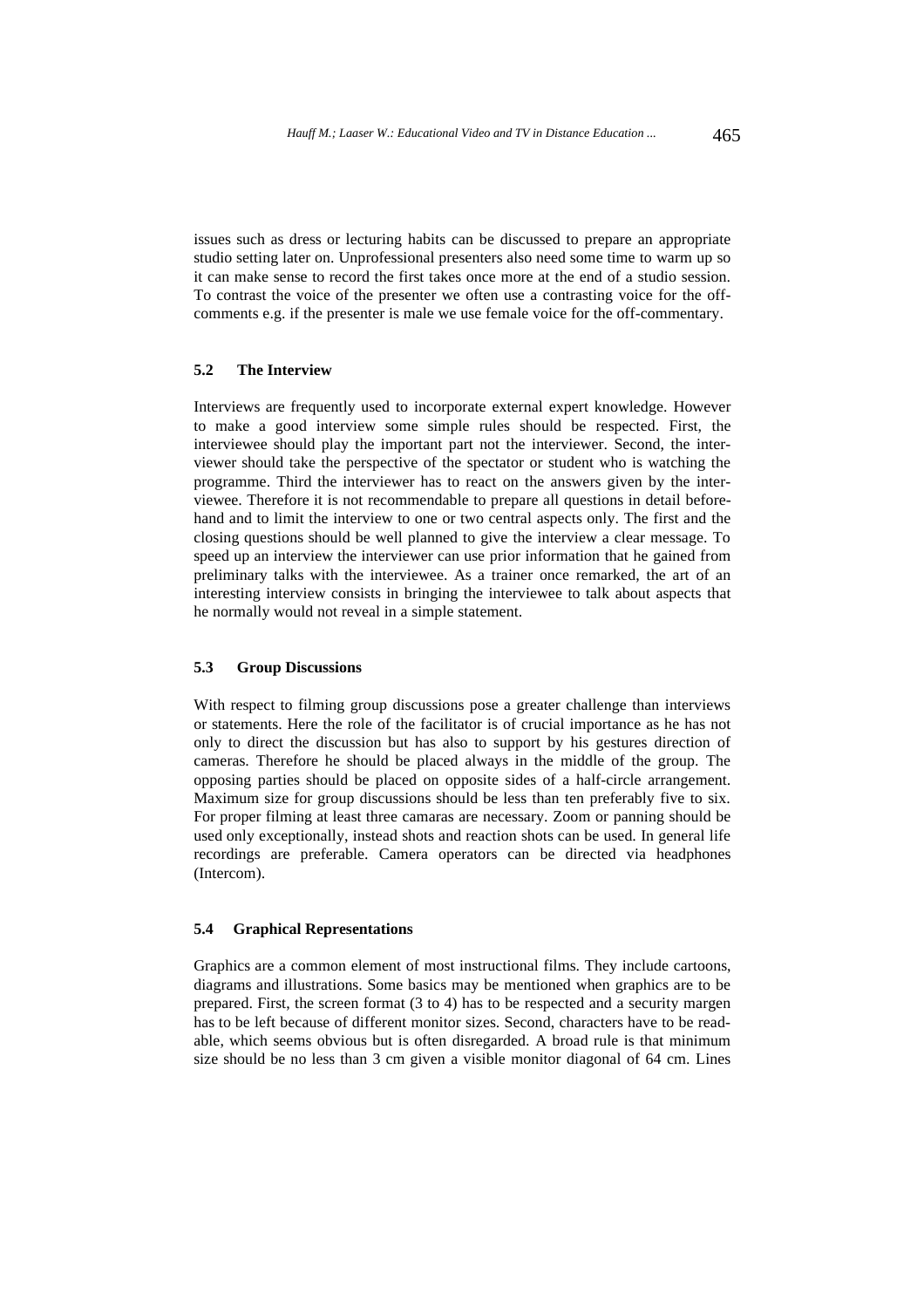should have a minimum thickness of 0.5 cm and should not include more than 30 letters. Third with respect to colours pastel tones and non reflecting materials are recommendable. Finally as mostly various graphical sequences form part of a single film, design for all sequences should maintain some common characteristics, e.g. background colours, characters, symbols, design style. This is in line with the laws of equality and experience from "Gestalt"-psychology mentioned above. It helps students to decode rapidly the graphical message as by the time certain elements become familiar to them.

### **6 The Language of Filming**

As we do not intend to lecture about filming we just give some practical hints that also an instructional designer may keep in mind when producing some audiovisual material. We have a variety of elements and techniques that have to be used and combined effectively e.g. composition of the image, shooting angles and position (long shot., medium shot, close-up), camera perspective and movement, cuts and fades, sound, light and editing. There are no fixed rules how to use each element but for the "non artist" and "non professional" educational designer it may be useful to respect some guiding principles.

First let us deal with the composition of the image. Normally if a face is to be shown on the screen we should leave some space at the margins. If the speaker looks to the left we will place him to the right side and vice versa. Persons should look directly at the camera and the camera should be at eye level. Groups have to be arranged with different distance to the camera to generate some space effect.

Second, to relate different takes we usually have to cut. As shooting formats and angles have their proper meaning and impact it is already important while shooting to think about the next take that follows. Cutting within the same frame or angle is mostly inadequate. Cuts can be made less obvious if e.g. a movement continues in the next frame, if some basic visual structure prevails or if some sort of symbolic analogy can be used to hide the cut. Of course there are also other means to relate different takes such as fades, superimposition or blurring but these are usually less frequent.

One of the typical settings in a semi-professional environment is the filming with just one camera. Here we should choose primarily relative "quiet" images, fixed frames and camera angles instead of zoom or camera movement. Also filming from a tripod is most recommended. Bright objects should be placed against dark backgrounds and vice versa. Also reverse lighting has to be evited.

In editing we basically have two types of post-production. The first one is simply to paste one element to the next according to their final order. This way of editing is called assemble edition and is used if the film script is not very detailed and if the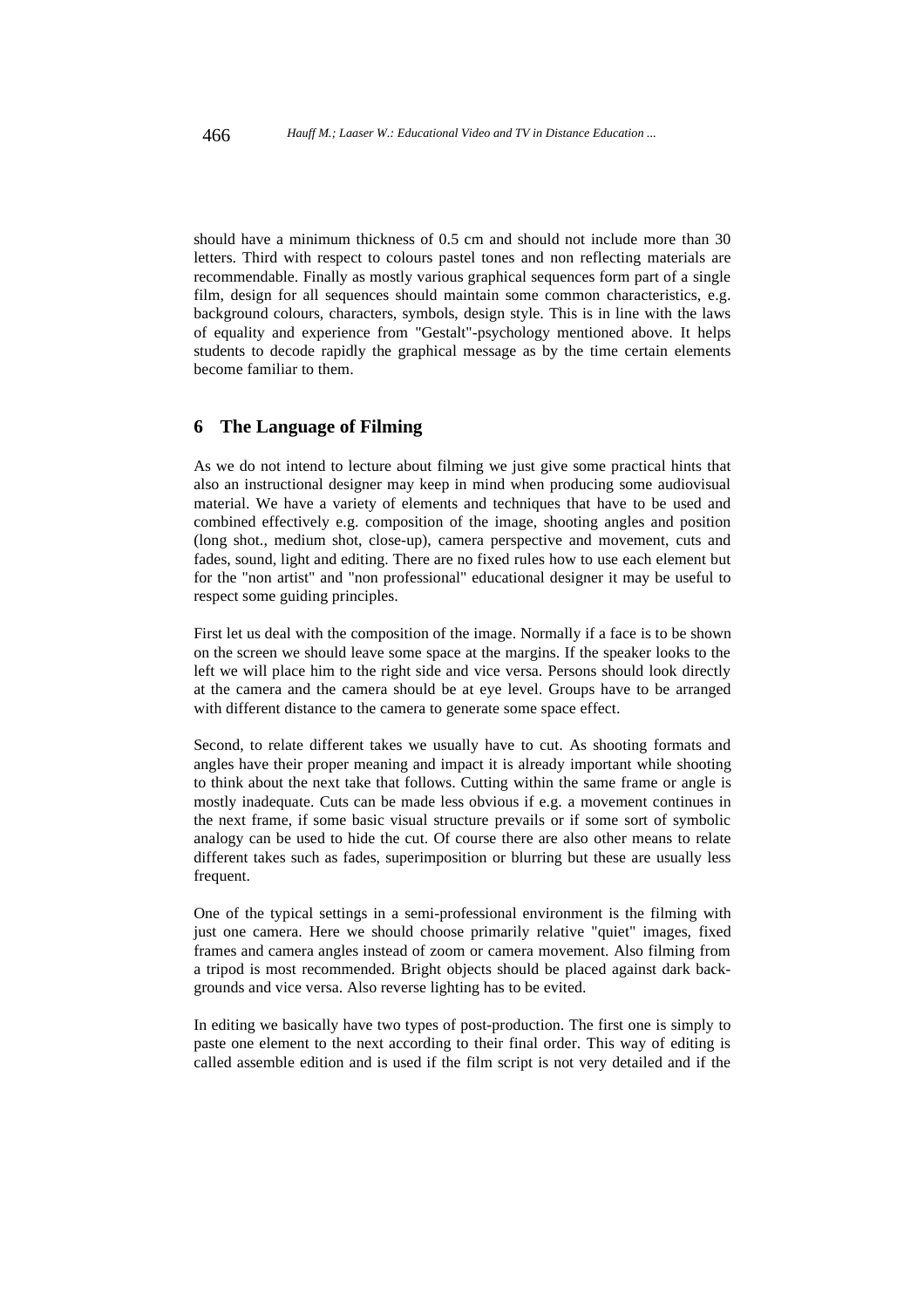main work is left to the editing. In instructional films where the sound track often is the leading element post-production by insertation is often more relevant. Sound tracks for off-commentaries are prerecorded and lacking graphical illustrations or real life images are inserted later on to those parts of the master tape left in black before. This allows to determine the exact duration of the production before completing all editing and gives more flexibility to organize post-production. However in reality both types of post-production are used jointly.

With these brief remarks we will end our discussion of the more technical aspects and stress that there is certainly no rule in filming that has not been broken. In the next paragraph we will summarize the various aspects of instructional films dealt with before and list some of the most relevant criteria to rate and compare quality of instructional audiovisuals.

### **7 Guiding Principles to Analyse Instructional Films**

First we should check wether the content is relevant for the target group and wether style and density of information are corresponding. The subject matter has to be presented in a logical sequencing. Relation to other existing course material has to be considered.

With respect to the didactic structure we should look if an initial motivation is given, if the problem is well presented and if learning is supported by structuring devices.

Visualization should cater for changing presentation formats, good composition of single images as well as for expressive images that really support the audio. The montage should be technically correct and adequate. Audio information should be recorded clearly and language style has to be adapted for listening.

Finally we should check whether time for investigations and script writing has been not excessive, whether organization of external shots and shooting ratios are justifiable, whether utilization of studio capacity has been as planned and whether graphics have been well prepared in time.

We can see that analysis of an instructional production is a rather complex issue. But it is indispensable, although sometimes harmful for team members, when we want to improve our products.

# **8 Future Perspectives of Instructional Video and TV in a Changing Environment**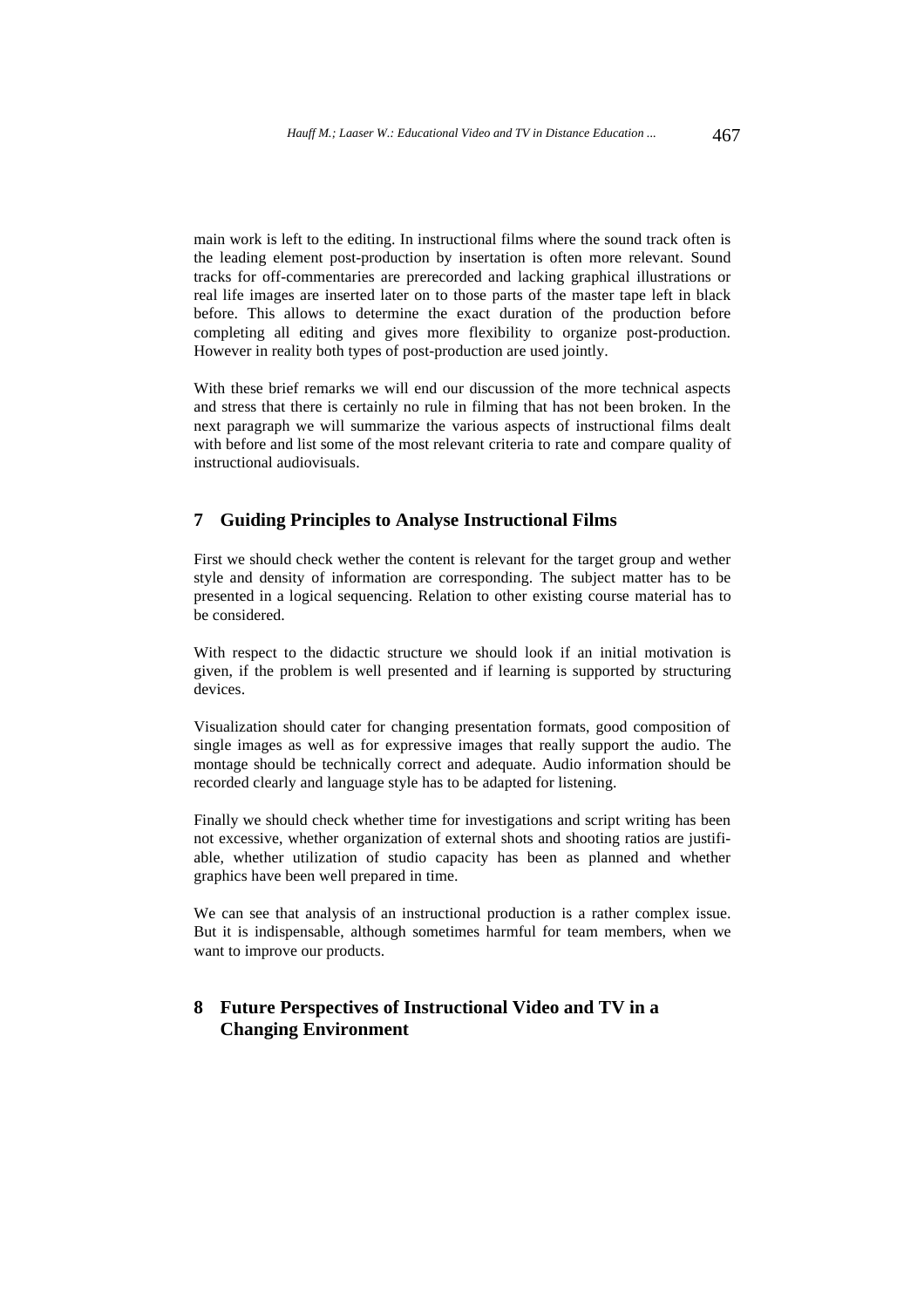Audiovisuals have been frequently under attack. Some were critizising the high production costs others were questioning accessibility of audiovisuals for students at home. Also the efficiency of audiovisuals to deliver effectively teaching content has not always been accepted.

More recently challenges came from technological revolutions in telecommunications. Teleclasses popular in the US claim to be a low cost approach to deliver expert knowledge without use of special design patterns known from instructional TV. The other attack comes from integrated multimedia software for personal computers incorporating animation, sound and video on a single compact disk.

Having all this critique in mind it may be useful to remember some of the essential media attributes that made audiovisuals survive in a sometimes unfavourable environment. When we started videoproduction at the German FernUniversität around 1978 only about 8 p.c. of private housholds possessed a videorecorder at home. Today this percentage in Germany is around 70 p.c., in Great Britain around 90 p.c. and in Holland about the same as in Germany. Distribution of video and TV via cable and satellites extended enormously the coverage of spectators. In the future also "video on demand" may offer additional prospects in distribution. Costs of production can be reduced by sharing some of the development and investment costs with either public TV companies or in case of video with private editors that are interested to market attractive productions outside the distance education system.

With respect to integrated multi-media software we know that accessibility at the moment even in countries such as Germany or Britain is still very low. To play multimedia software at home relatively high powered personal computers equipped with sound cards and CD-ROM drive are indispensable. Also development costs are comparatively high as not only sound, video and text have to be combined but individualized access and interaction has to be provided as well. Finally software development to make it a powerful tool usually is conceptualized in relatively large bits. However within the university environment only short term dedications of faculty staff to develop such programmes can be achieved. These are clearly some restrictions for a large scale development of integrated multi-media software. On the other hand the storage of print, audio or audiovisual materials on a single medium such as a CD will offer another promising distribution channel for video productions.

Switching now to teleconferencing we found the technology may be adequate to extend some on-campus lectures to remote sites, especially local centres, but fixed time schedules, high costs for lecturing hours, expensive investment in necessary infrastructure as well as high line costs impeded the rapid introduction of such systems to large scale distance teaching institutions so far. However, more recently ISDN-based low cost conferencing systems may change this perspective in part. In any case teleconferences are a unique event and are restricted to a selected group of participants that have excess to the equipment needed for reception. So telecon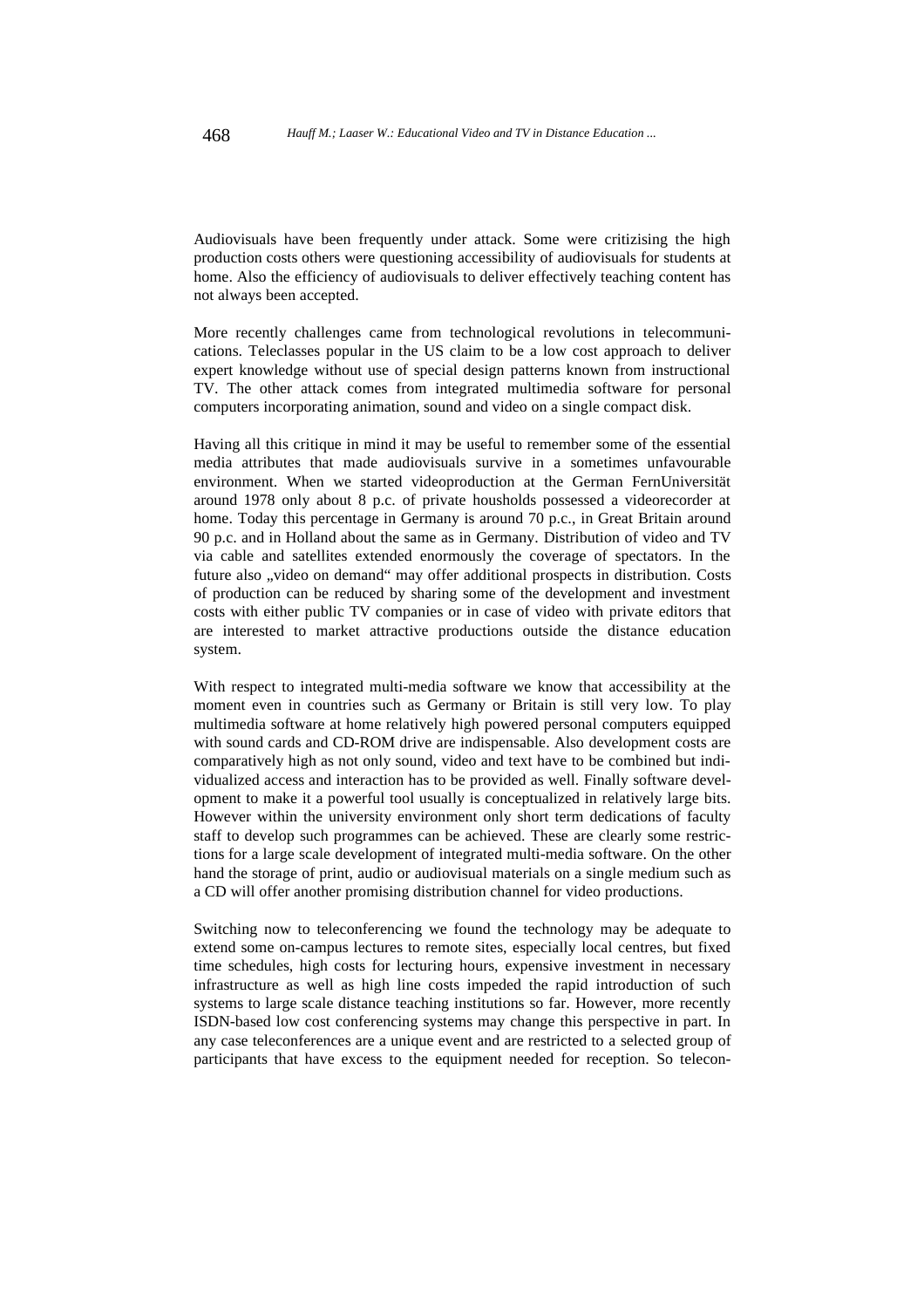ferences provide an additional service to support distance learning but will not be able replace core teaching materials such as carefully designed instructional video tapes.

To conclude this point we think that there is still a case to develop good educational video and TV material. Furthermore organizational structures, strategic options and design patterns that guide the production of audiovisuals can serve as an excellent experience to incorporate later on audiovisuals and sound into integrated multimedia software. However as part of multimedia software audiovisuals probably will be reduced to small bits of source material and dynamic linkages will be replaced by individualized access facilities.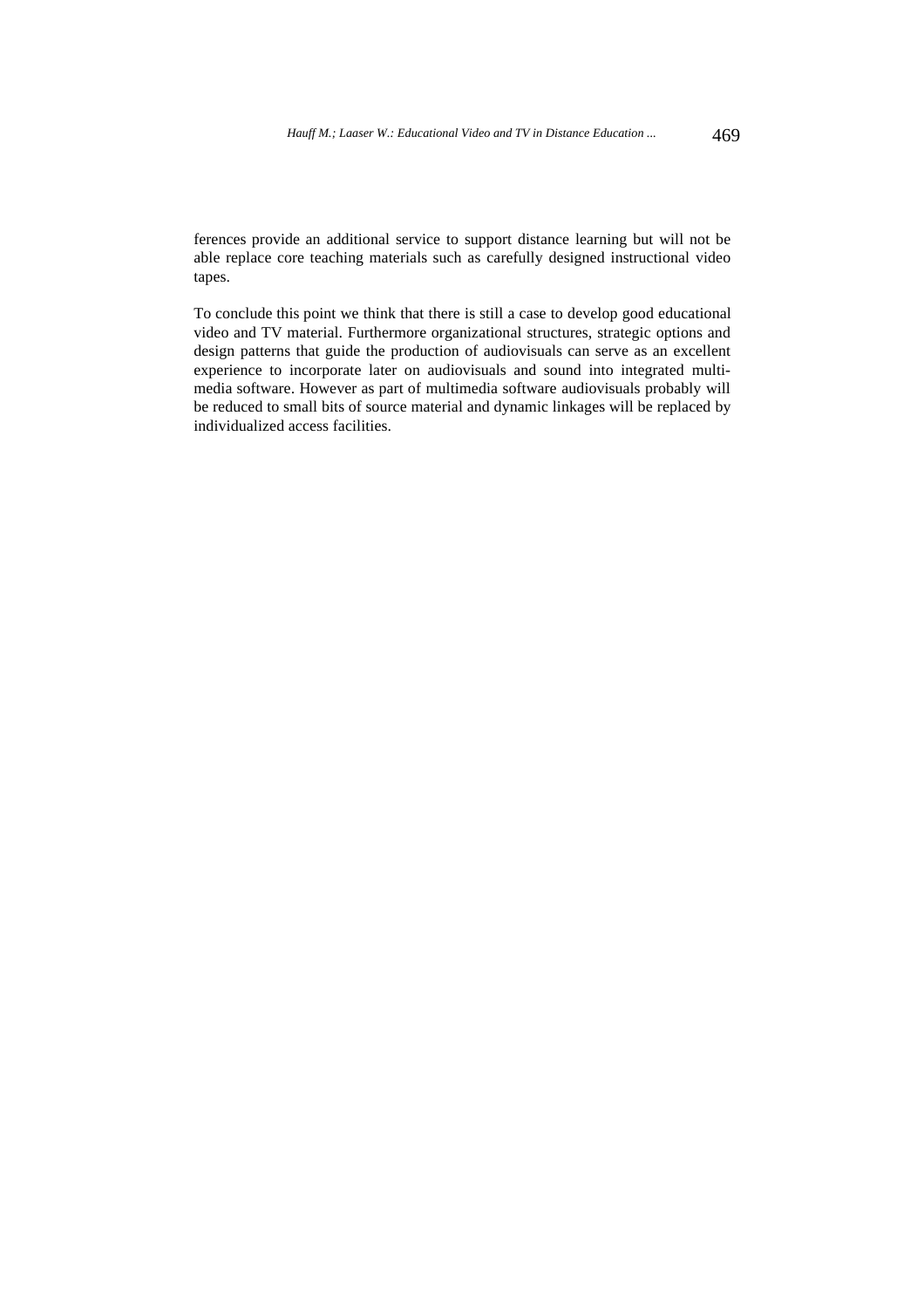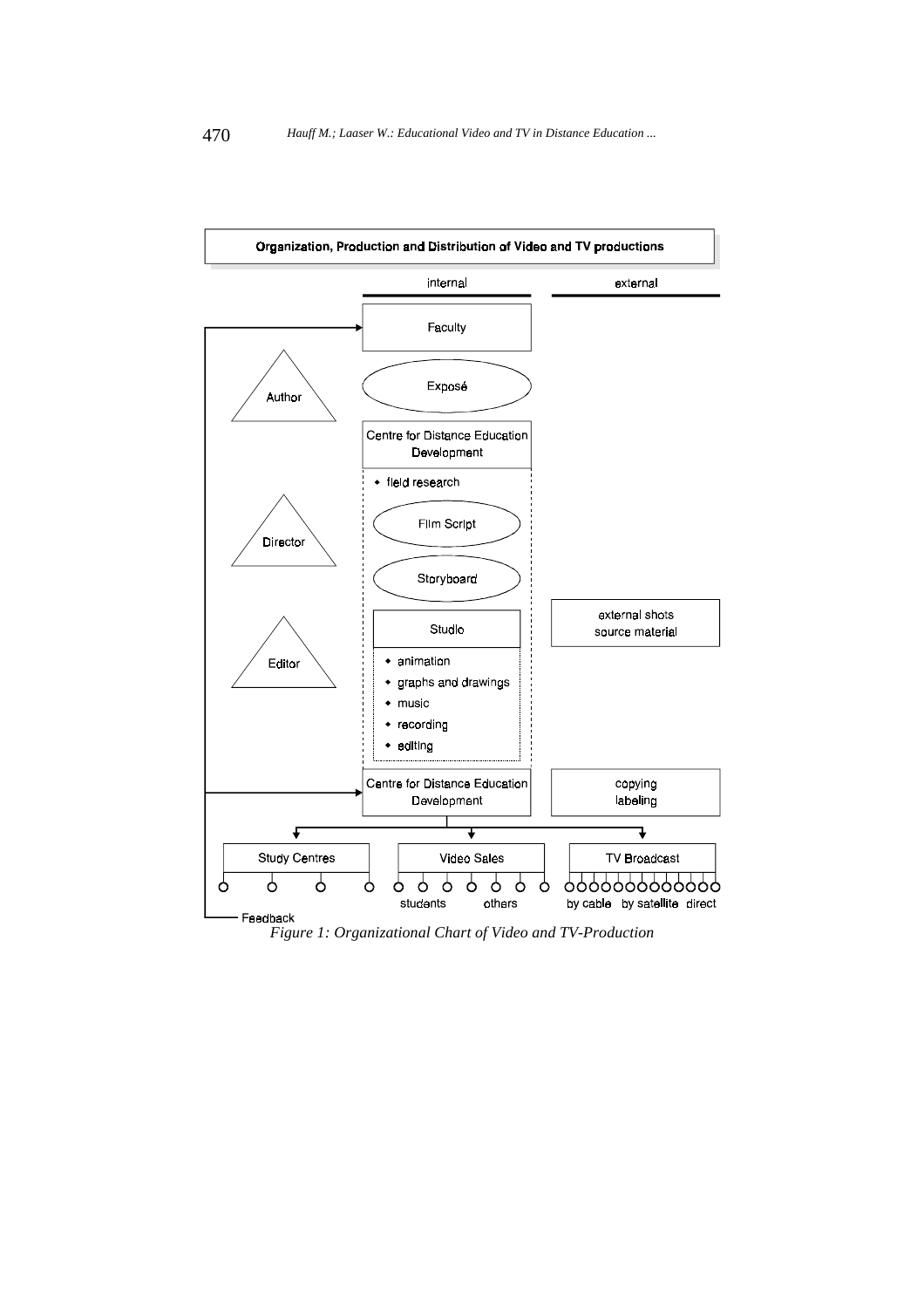|                                                                                                                                                                                                                                                                                                                                                  |                                               | Time      |
|--------------------------------------------------------------------------------------------------------------------------------------------------------------------------------------------------------------------------------------------------------------------------------------------------------------------------------------------------|-----------------------------------------------|-----------|
| (1)                                                                                                                                                                                                                                                                                                                                              | Trailer "FernUniversität"                     | 15 sec.   |
| (2)                                                                                                                                                                                                                                                                                                                                              | Presenter (Introduction to main topic)        | 30 sec.   |
| (3)                                                                                                                                                                                                                                                                                                                                              | Instructional film                            | 27 min.   |
|                                                                                                                                                                                                                                                                                                                                                  | (4) Presenter (links to next topic)           | 15 sec.   |
| (5)                                                                                                                                                                                                                                                                                                                                              | Report on actual research and academic events | $60$ sec. |
| (6)                                                                                                                                                                                                                                                                                                                                              | Promotion of videos                           | 30 sec.   |
| (7)                                                                                                                                                                                                                                                                                                                                              | Presenter (concluding remarks)                | 15 sec.   |
| (8)                                                                                                                                                                                                                                                                                                                                              | Trailer (Production team)                     | 15 sec.   |
|                                                                                                                                                                                                                                                                                                                                                  |                                               | 30 min.   |
| $E_{i}^{*}$ $\alpha_{i}^{*}$ $\beta_{i}^{*}$ $\beta_{i}^{*}$ $\alpha_{i}^{*}$ $\alpha_{i}^{*}$ $\alpha_{i}^{*}$ $\alpha_{i}^{*}$ $\alpha_{i}^{*}$ $\alpha_{i}^{*}$ $\alpha_{i}^{*}$ $\alpha_{i}^{*}$ $\alpha_{i}^{*}$ $\alpha_{i}^{*}$ $\alpha_{i}^{*}$ $\alpha_{i}^{*}$ $\alpha_{i}^{*}$ $\alpha_{i}^{*}$ $\alpha_{i}^{*}$ $\alpha_{i}^{*}$ $\$ |                                               |           |

*Figure 2: Structure of TV-Transmissions at FernUniversität Hagen*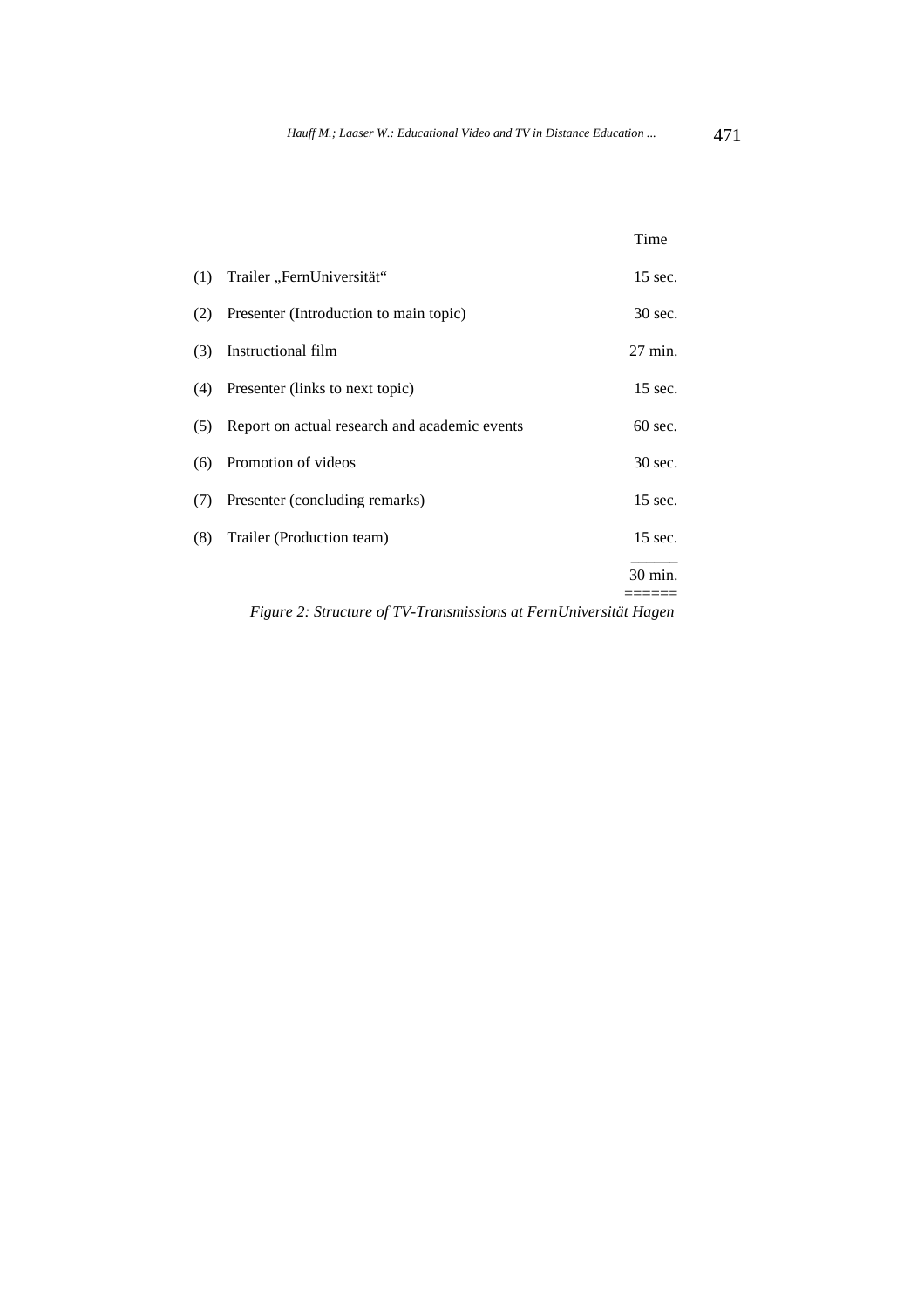time (minutes) (1) Title 0.15 (shots at car factory) (2) Short statements about the concept of just-in time 2 (managers of Ferrostahl, Krupp and Opel) (3) short summary given by Prof. Fandel 2 just in time in production just in time in delivery (4) graphical illustration of KANBAN-loops 2 (5) shots at car factory to illustrate production loops 2 (6) comment by manager about merits and problems 2 (7) must in time in delivery 6 two different suppliers (Statement and real life illustrations) (8) provider of decentralized stock (Interview) 4 (9) Comment by Prof. Fandel about economic benefits of 3 just in time delivery Total duration 23  $=$ 

*Figure 3: Treatment "Just in time logistics"*